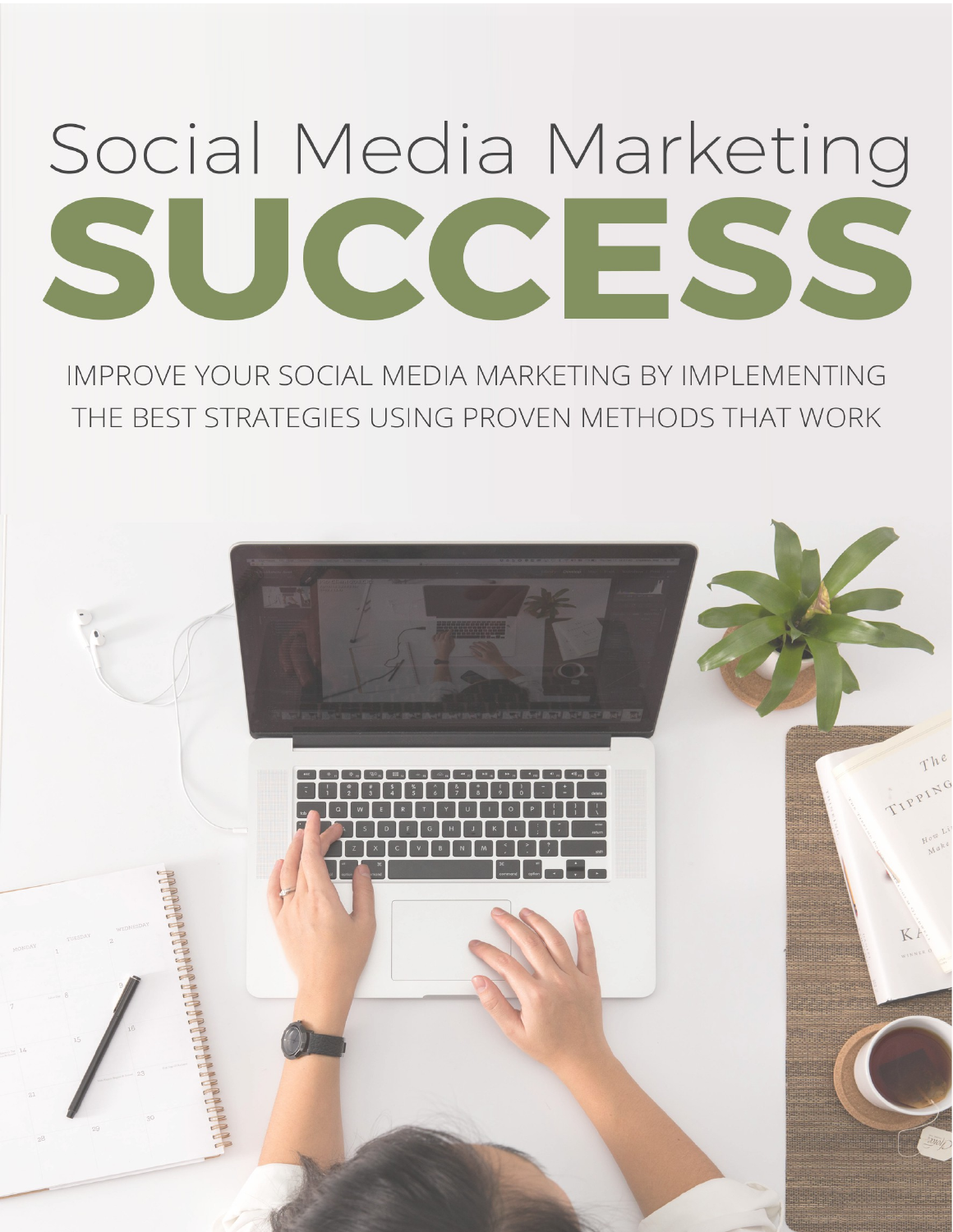# **Social Media Marketing Success**

**Brought To You By**

**WEB DESIGN IMAGINEERS**



www.webdesign-imagineers.co.uk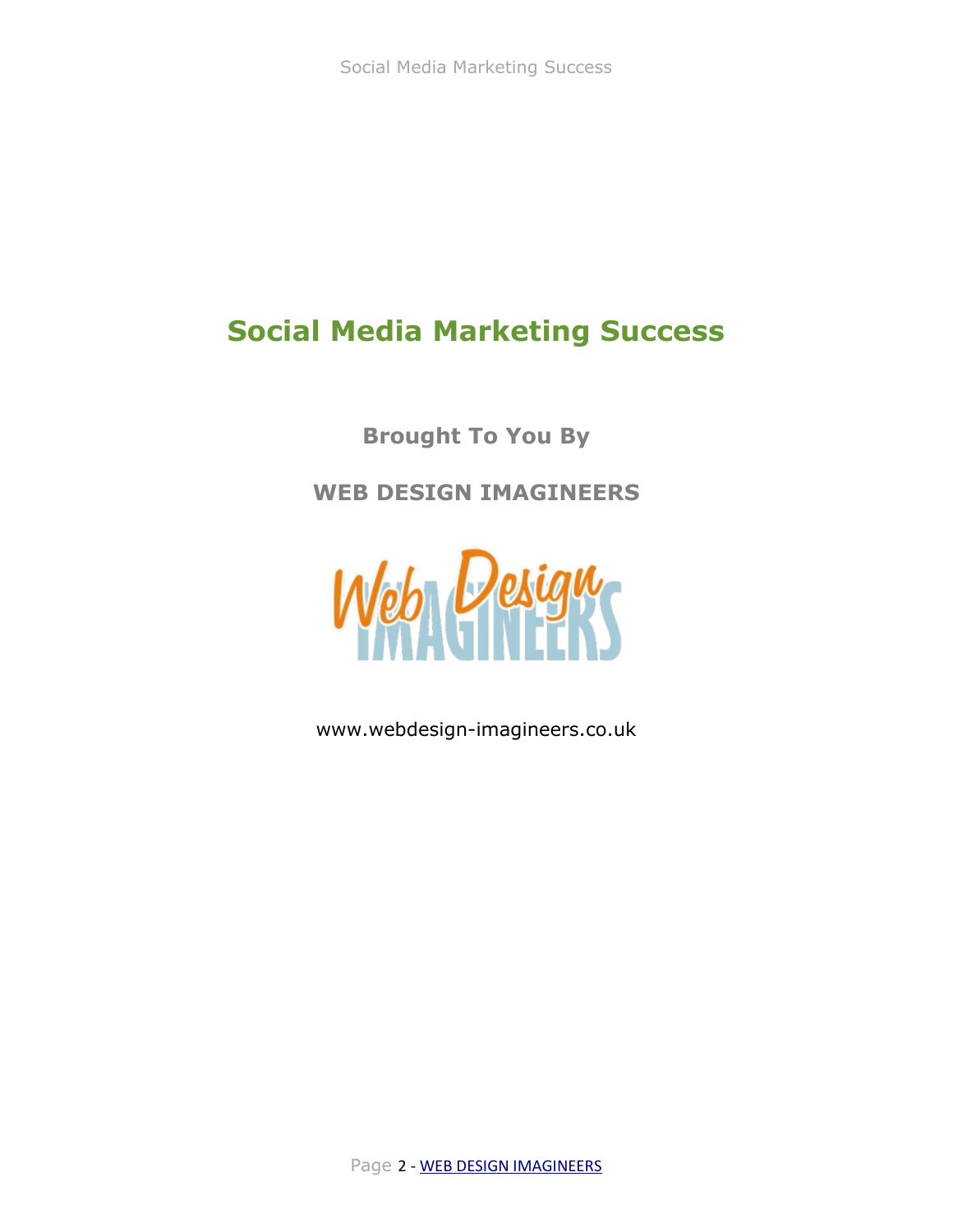# **Table of Contents**

# **How You Can Have an Awesome Social Media Marketing**

| Seek Out a Creative Real Time Marketing Opportunity10 |  |
|-------------------------------------------------------|--|

# **Have Your Own Awesome Hashtag Marketing Campaign........11**

| Things You Should Do With Social Media13 |  |
|------------------------------------------|--|
|                                          |  |
|                                          |  |
|                                          |  |
|                                          |  |

Explore Vine Videos...................................................................................14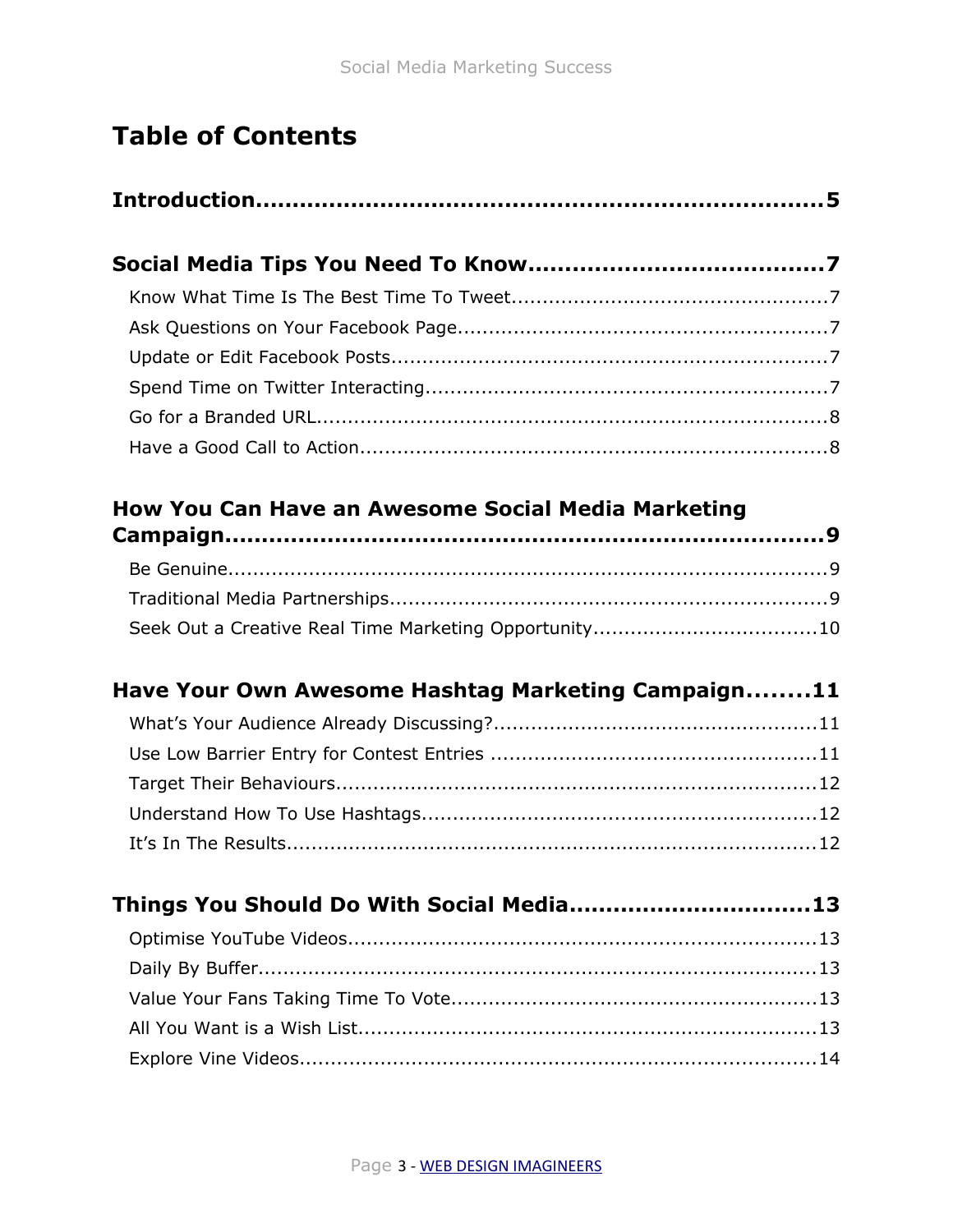| Ways To Build Your Credibility On Social Media17         |  |
|----------------------------------------------------------|--|
| Reasons To Use Social Media In Your Business20           |  |
|                                                          |  |
| What Is The Ideal Length of Your Content On Social Media |  |
|                                                          |  |
|                                                          |  |
|                                                          |  |
|                                                          |  |
| Gaining The Trust of Your Audience On Social Media24     |  |
|                                                          |  |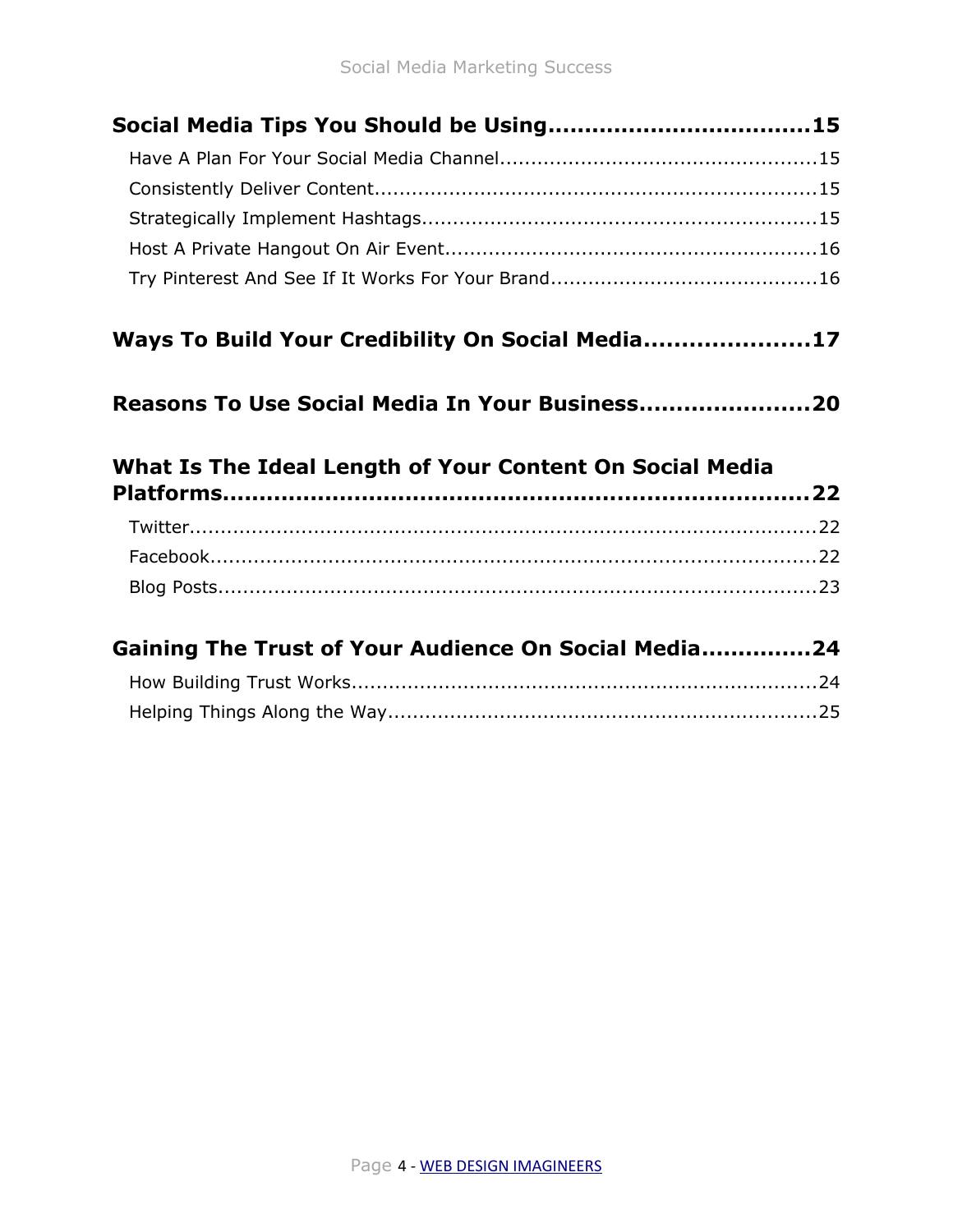# **Introduction**

Getting the most out of your social media will have a positive effect on your return on investment and that's what you want to see.

Social media can be a very powerful tool when used correctly, but the problem is far too often it's not utilised in a way to get the most out of it.

Let's have a look at some of things you can do to make the most out of your social media campaigns.

Make sure you navigate users to your landing page via your social media. A landing page is a great place to have your visitors land. Make sure that you include this link on Facebook, Instagram, Twitter, Google+ and any other social media channels you use. **Then make sure that your landing page is a key part of your marketing strategy**.

Make sure that you are watching for posts that are from users that have a concern about your company or your brand. It can be something simple like your return policy or it can be something more complex like the impact your product has on the environment.

Gather all of the information relating to their concern and then answer their questions. If it is a problem with your product, make sure that they person with the concern knows you are aware of their concern and that you are working on answers.

This is a great way to build a positive image. Others will be watching how you handle the situation.

Make sure that you create profiles that are complete and include important information like your website, contact persons, phone numbers, addresses, etc.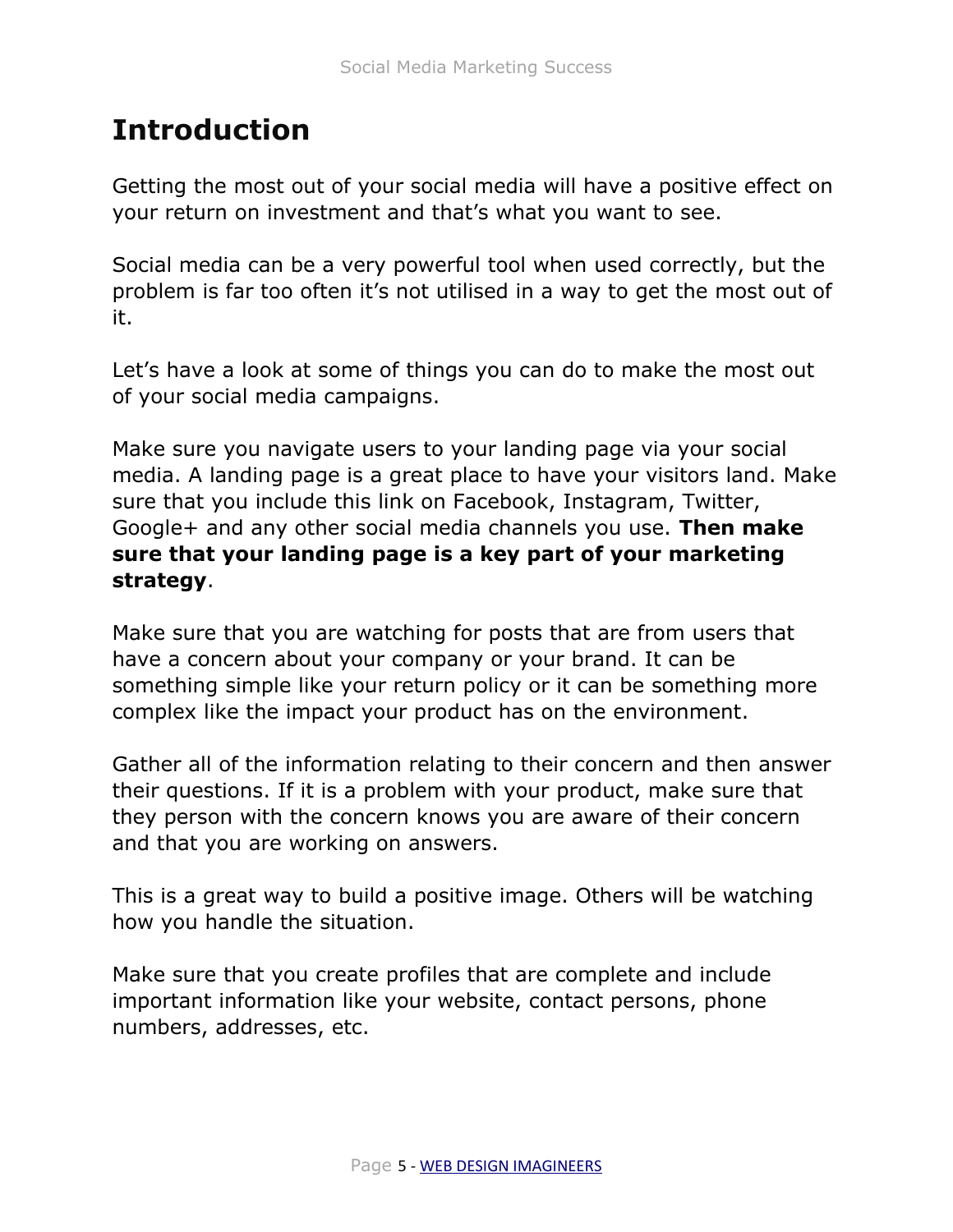This will build confidence among your followers that you are legit and that they can reach you should they need to. The more open you are, the more trust you will build.

When you are posting to your social media channels make sure that you are posting information that is valuable and informative. In other words, don't post just to post.

If you have not anything interesting to say your followers will become annoyed and they may stop following you. There's plenty of information that comes across a newsfeed, make sure yours is worth seeing.

Take advantage of the various formats there are. Some formats are better for some industries than others. For example, YouTube can be a great choice if you can show your followers how to use something or do something, or if you offer something of visual or audio interest.

Twitter can be really good for industries that have short messages they want to share often, such as changing stock or sales throughout the day.

Make the most out of your social media and you'll enjoy the real benefits.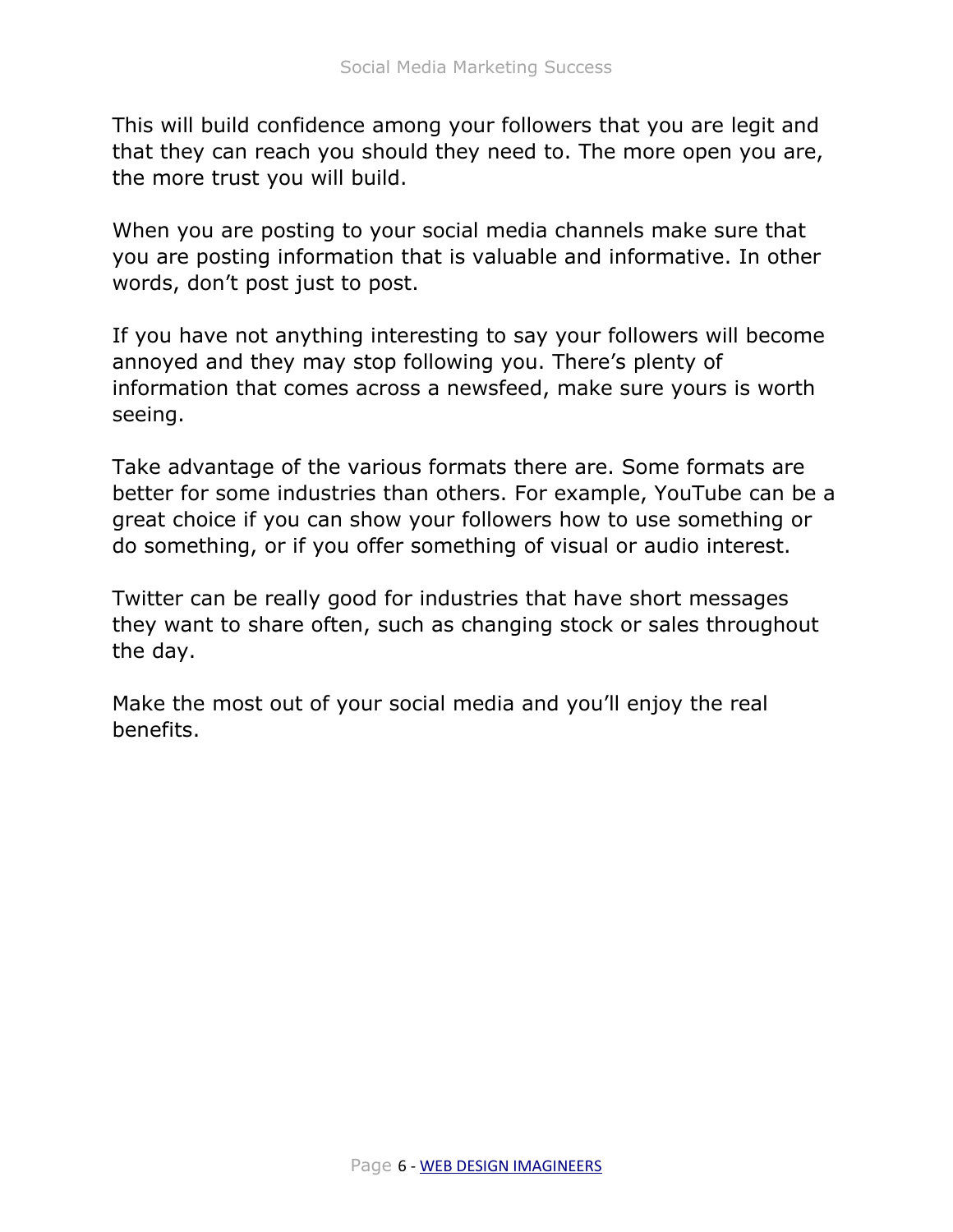# **Social Media Tips You Need To Know**

Social media has so much to offer and your business is missing out on revenue if you aren't taking full advantage of it. These 6 social media tips will help you maximize your marketing.

#### **Know What Time Is The Best Time To Tweet**

There are some solid rules about when the best time to tweet is and which days are best.

Look at your Twitter activity and determine when you get the most activity and interaction on your feed then plan your upcoming tweets to work around those 'hot' times.

#### **Ask Questions on Your Facebook Page**

Ask a question, get a response. Questions are excellent conversation starters and they are also a good way to do a little market research. Turn a picture into a question.

Choose a trending topic and include a hashtag, then watch your interaction go through the roof. Your hashtags are a key way to draw people to your page.

#### **Update or Edit Facebook Posts**

It's a breeze to edit your posts on Facebook, which makes it easy to add to an existing post. For example, let's say you ran a contest and now you have your winner. You can simply edit the original post and add who won the contest. It's the easiest way to validate the giveaway too.

#### **Spend Time on Twitter Interacting**

It's important for you to have a presence on your social media channels and that includes more than just posting. On Twitter rather than just tweeting respond to tweets your followers have made. You'll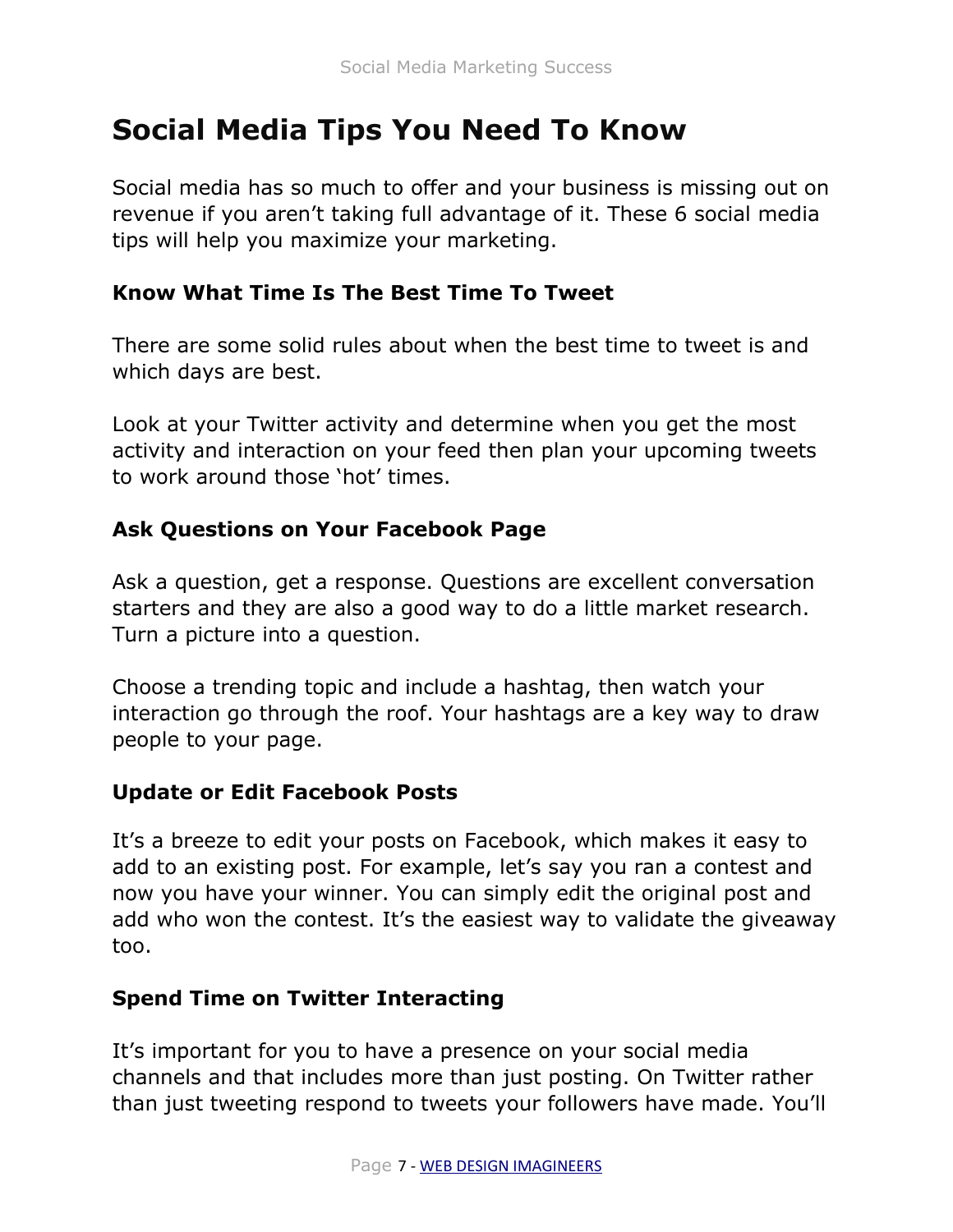be amazed at how this can really grow interest and followers. It's a great way to connect with your followers and they feel like you are connecting with them.

#### **Go for a Branded URL**

The shortened URL is pretty standard these days. But you can take it even further and create a branded URL that will keep your website or brand in the minds of visitors. It also helps you to create tracking information that can be very valuable in helping you make sound decisions.

#### **Have a Good Call to Action**

Whether you want your visitor to buy something, say something, explore something or do something you need a good call to action to get them to act in the way you want. For example, save 40% by entering code TodaySale20.

These tips will help you to make the most out of your social media.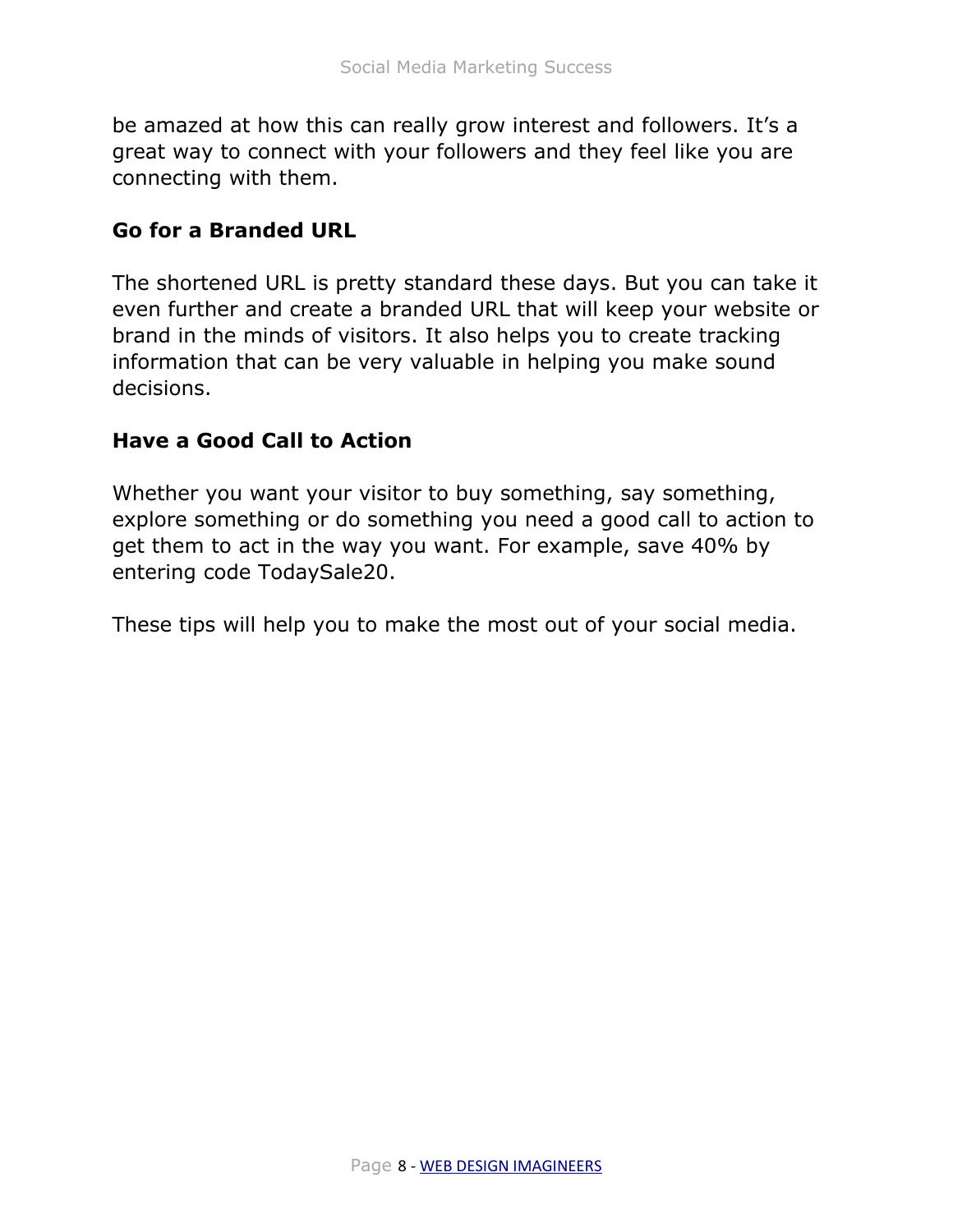# **How You Can Have an Awesome Social Media Marketing Campaign**

There's a tremendous amount of marketing campaigns taking place. Everyone is busily putting together their campaign, but many without even a little understanding of what they need to be accomplished.

So, let's look at how you can have an awesome marketing campaign and really enjoy the benefits.

# **Be Genuine**

Did you know that you can turn your landing page for your campaign into a social hub? If you want to see an excellent example of this have a look at what Travelocity did with their Gnome marketing campaign. They were 'real' and 'genuine' with their followers.

Their goal was to create a space where consumers were inspired to participate and that's just what they created. Their landing page has over 32 million impressions and more than 95 percent of their visitors scrolled down to the comment section. This is how you need to be thinking.

# **Traditional Media Partnerships**

If you really want to get the most out of your marketing campaign and your hashtags, partner with traditional media like television to create a strong awareness and brand recognitions.

Another successful example for Travelocity is their partnership with the "Amazing Race" that turned their name into a household word. It makes for an excellent jump off point.

# **Be Strategic When You Pay for Promotion**

Not all promotions are going to come to you free. Some of your marketing campaign(s) are going to involve you paying for them. How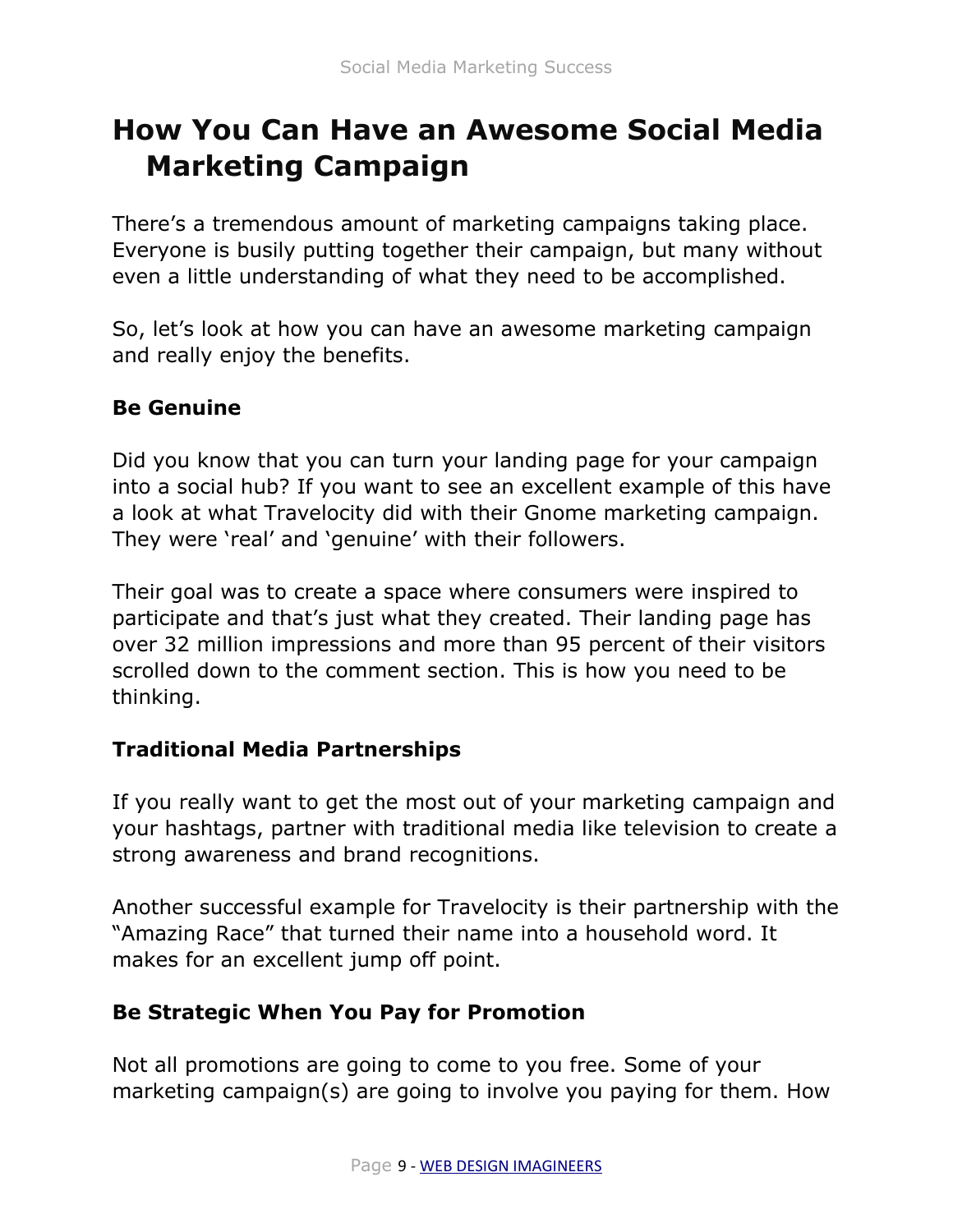much will usually depend on how many people it's going to reach. For example, a marketing campaign that reaches 50 million people is going to cost a lot more than a campaign that reaches 5000 people. Don't just spend your money. Make sure that you are being strategic when you pay for promotions.

#### **Seek Out a Creative Real Time Marketing Opportunity**

You need to keep your marketing campaign fresh and interesting. The best way to do this is to be creative and find a real time marketing opportunity that connects with current trends and interests.

The success of any marketing campaign is measured by the results you achieve. You need to measure your metrics, including your social metrics and brand metrics to tell how effective your marketing campaign is. Then tweak or change accordingly.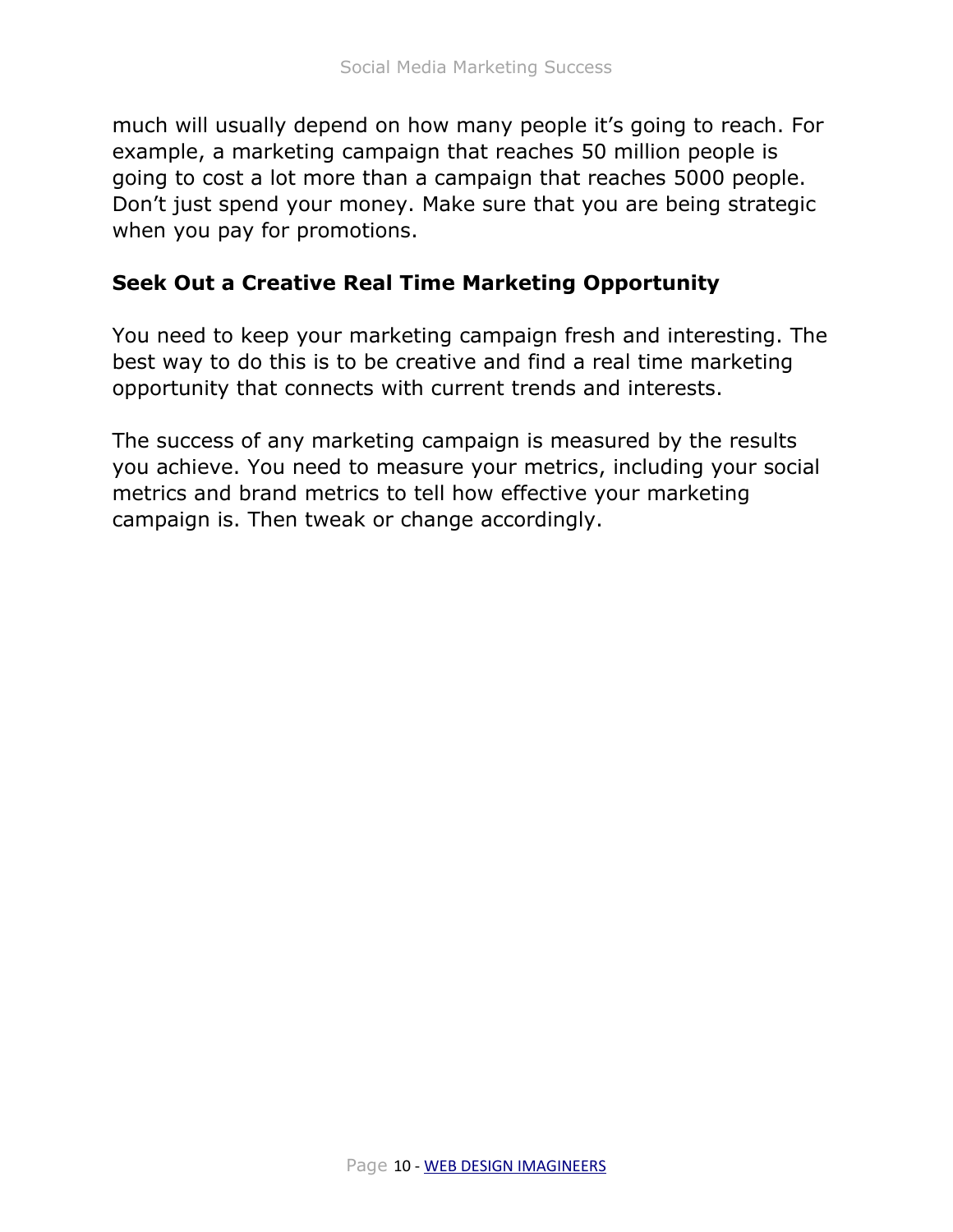# **Have Your Own Awesome Hashtag Marketing Campaign**

Do you use hashtags? Are your running hashtag campaigns? If you said yes, are they successful? Would you like to have more successful hashtag marketing campaigns?

There have been some very successful hashtag campaigns carried out by a number of companies but look around the internet and one that's getting a lot of attention is the hashtag campaign that Travelocity ran.

There are few companies that wouldn't like to enjoy this kind of success.

Let's look at how you can have your own awesome hashtag marketing *campaign:*

# **What's Your Audience Already Discussing?**

If you want to enjoy great success you need to know what your followers are already talking about. The best way to do this is to simply ask them and then let them dialogue among each other.

For example, if you sell smart phones and you want to know what it is your audience is looking for out of smart phone then ask them.

# **Use Low Barrier Entry for Contest Entries**

Make it easy for them to participate whether that's in a dialogue or a contest. If you are running a contest minimize your channels. Pick two or three ways they can enter.

For example, Facebook, Google+ and Instagram. Make it easy to entry by keeping the form they need to fill out simple and the entry process easy.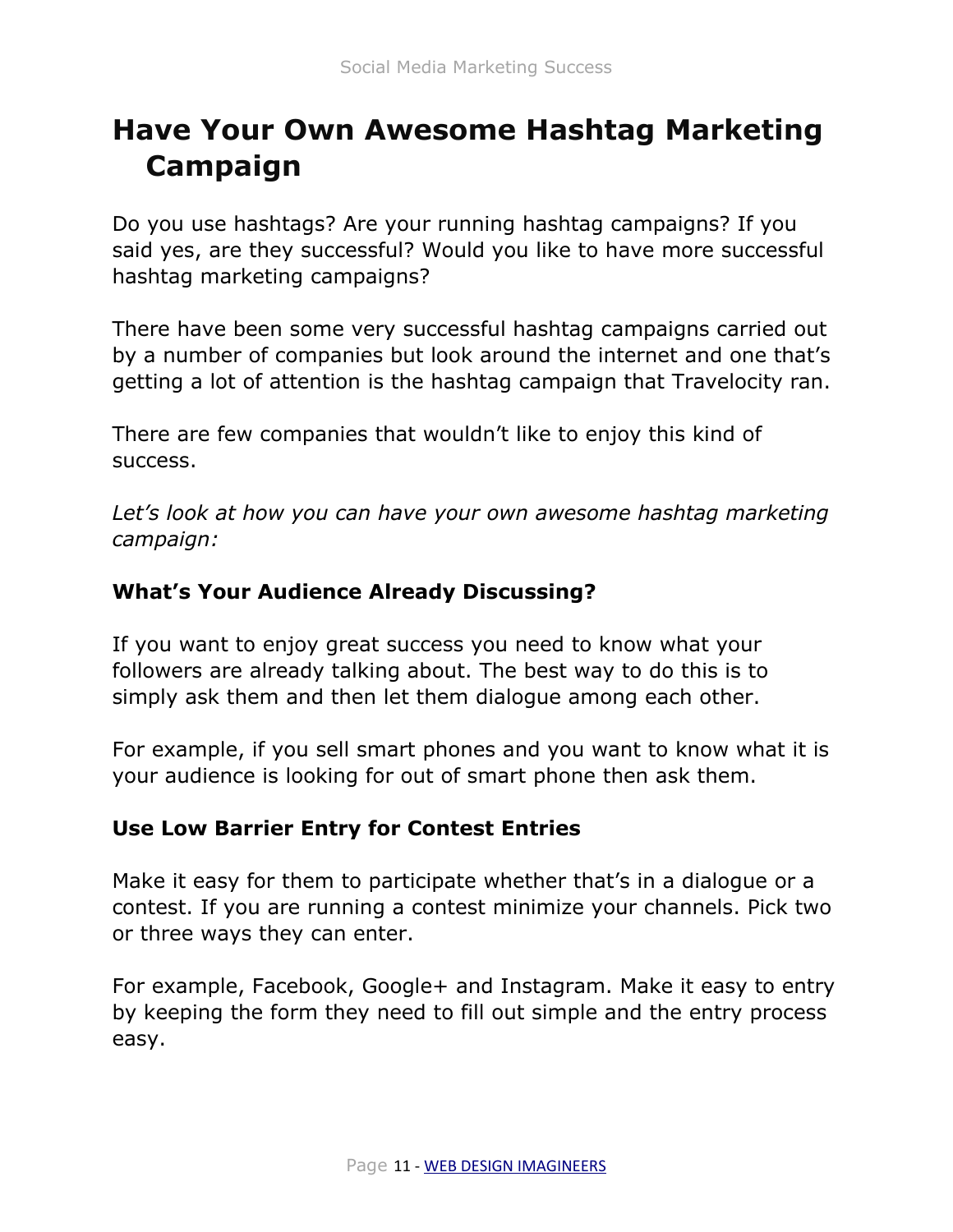#### **Target Their Behaviours**

Targeting their behaviour can really pay off. In Facebook you will do this by selecting them in the ad set menu. When you target their behaviour, you'll enjoy the benefits.

#### **Understand How To Use Hashtags**

Everyone is running around using hashtags but few understand their importance or what it is they even do, so before you decide to go hashtag crazy make sure that you do your homework and learn more about what it is they do, how they function, why they are so important to your marketing campaigns, and how to use them correctly.

#### **It's In The Results**

The success of your campaign is in the results you achieve. You can measure social metrics like engagement and impressions. You can also measure brand metrics to determine the growth in brand recognition.

There are tons of factors that contribute to your success, but letting your followers have a voice and letting followers inspire other followers can make a huge difference in the success of your marketing campaign.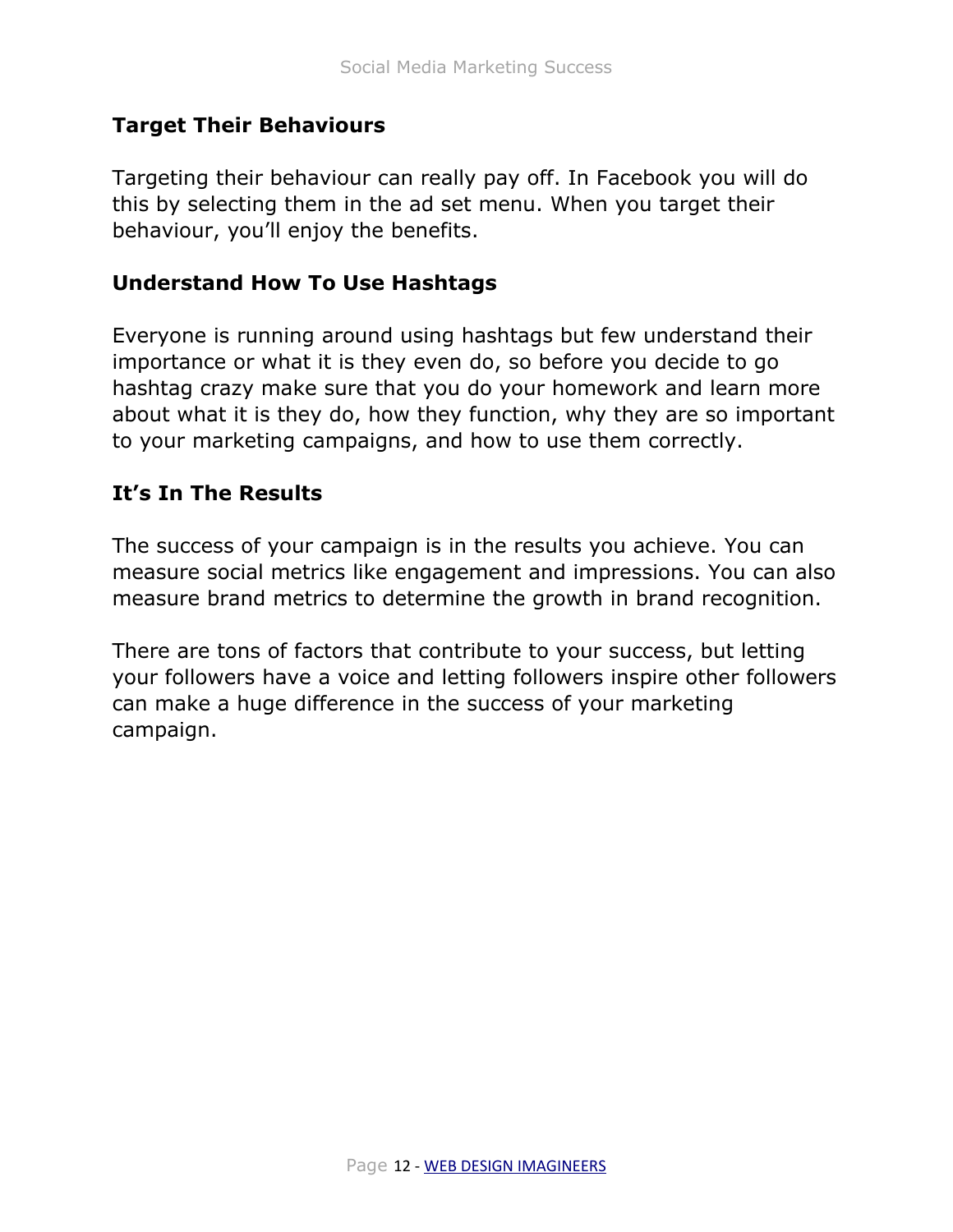# **Things You Should Do With Social Media**

If you want to get the most out of your social media campaigns, you should incorporate these 4 things.

#### **Optimise YouTube Videos**

The second largest search engine next to Google is YouTube. If you want the best exposure you need to make sure that you optimise your YouTube video titles and descriptions with your keywords.

For Example, Nike Runners would be detailed using a strong introductory sentence that focuses on your keyword Nike runners.

# **Daily By Buffer**

If you aren't familiar with 'Daily by Buffer' then it's time you were. If you want a quick way to find new content and then share it with your audience this is it.

This free iOS app is the creation of Buffer who is one of the most used social media management and scheduling tools. Buffer makes it easy to share content with its latest app.

#### **Value Your Fans Taking Time To Vote**

There are tons of ways you can use social media to discover more about your audience. Creating a poll where you ask your followers to vote is one way and it's a good way.

Asking your followers for their opinion is a win-win because you gain information you need, and your followers feel like they have a say.

# **All You Want is a Wish List**

Social media is a great way to tap into your audiences needs and to encourage them to add something to their wish list. This call to action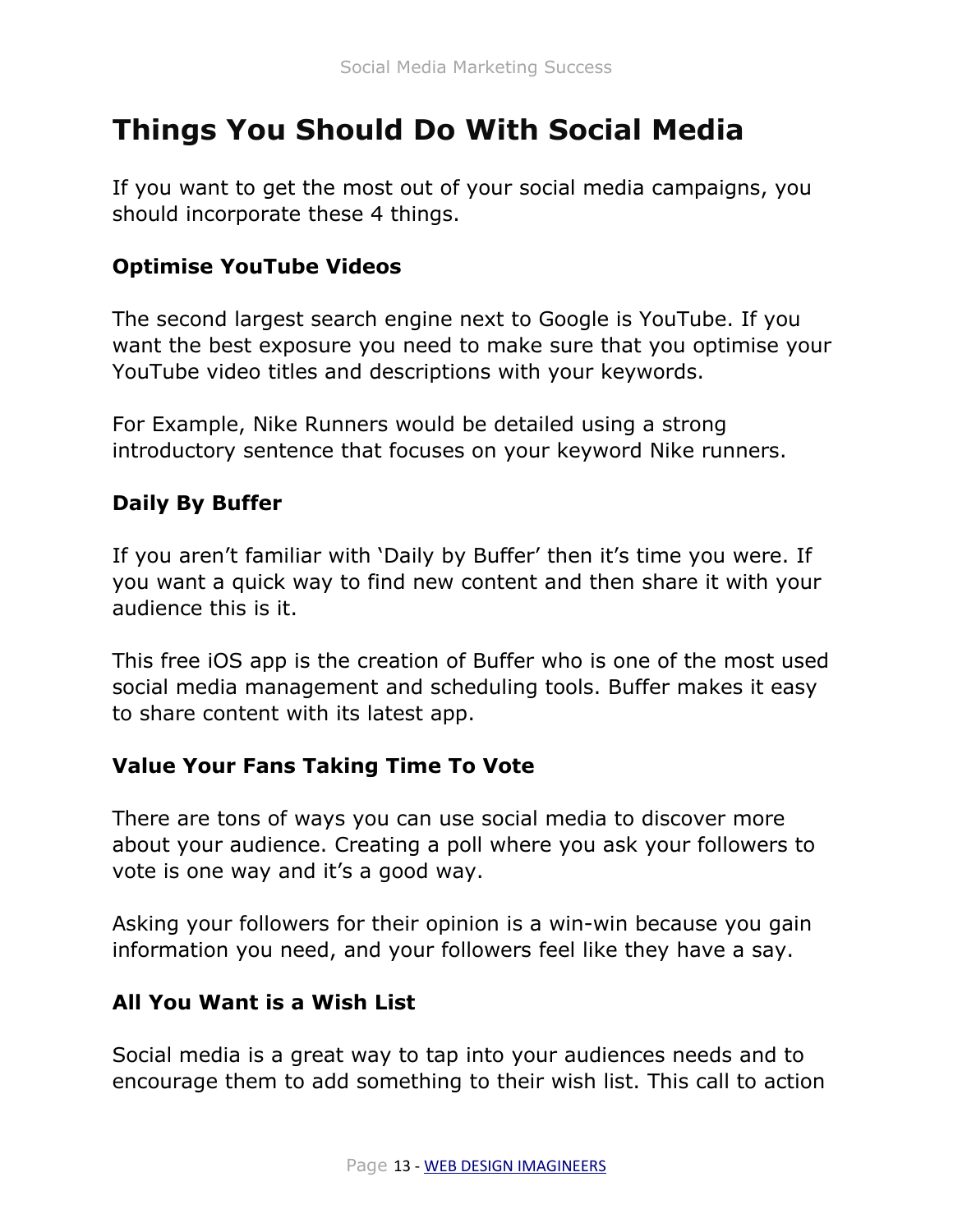helps excite your customers about something you are offering. It's a tool that you really should learn to use to its fullest ability.

#### **Explore Vine Videos**

If you would like to get more attention from Twitter you should spend some time creating Vine content. It takes only a few seconds and you'll enjoy the benefits of Vine, which will help to get your visitors excited and engaged.

Social media is such an important tool for today's business, whether you are strictly an online business, or you have a brick & mortar store. You can increase your following and your sales by making the most out of your social media strategies and tools, and there are plenty.

These 4 are just a great place to start to increase your followers and ultimately maximize your sales. Don't be afraid to think outside the box and try new tools and marketing strategies.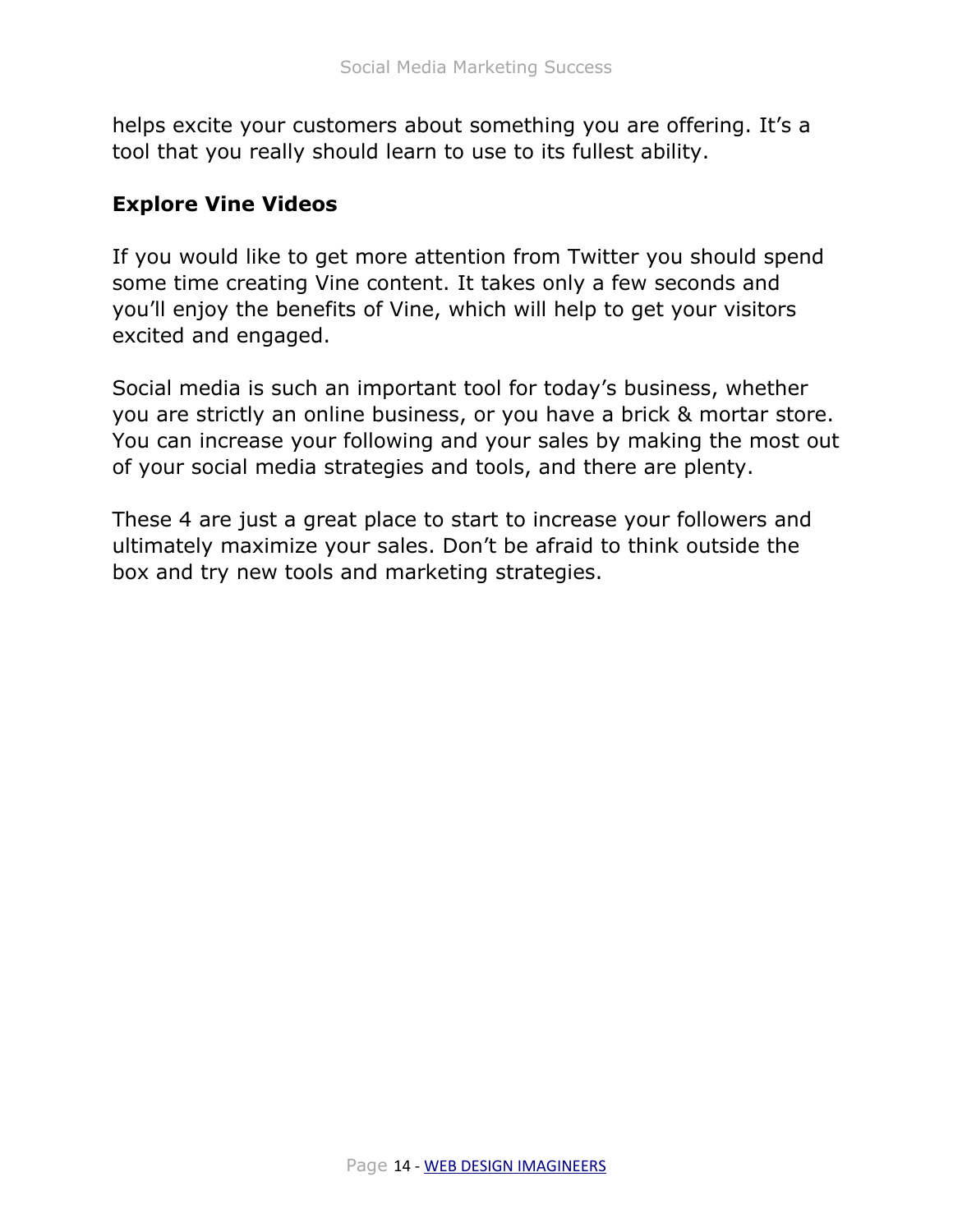# **Social Media Tips You Should be Using**

Do you have the latest social media marketing tips – Here's some you should certainly add to the list if you want to enjoy success.

# **Have A Plan For Your Social Media Channel**

Many companies find it overwhelming to have to create content for their social media channel. Worse, some companies create one type of content and then send it out across their social media platforms.

You need to be creating a plan for a social media channel. Your plan needs to include choosing a channel (i.e. Facebook), the goal (i.e. sales goal), who you are targeting, the structure, type of content (i.e. video), your tone (i.e. funny), the desired action (what behaviour do you want from the user) and your channel integration.

# **Consistently Deliver Content**

One of the quickest ways to grow the number of followers you have is to be consistent. Put the proper system in place to make sure you are always providing relevant posts that are valuable and interesting to your audience.

Don't overwhelm your followers by providing the same types of posts repeatedly, instead manage your categories and make sure you are not repeating posts.

# **Strategically Implement Hashtags**

One way to help to increase your social media success is to avoid random hashtags and instead use a strong hashtag that will tie your campaign pieces together. Use a hashtag that's both easy to remember and easy to spell.

Make sure it's not already being used by someone else. Once you have your hashtag created you should follow the conversation and then join it.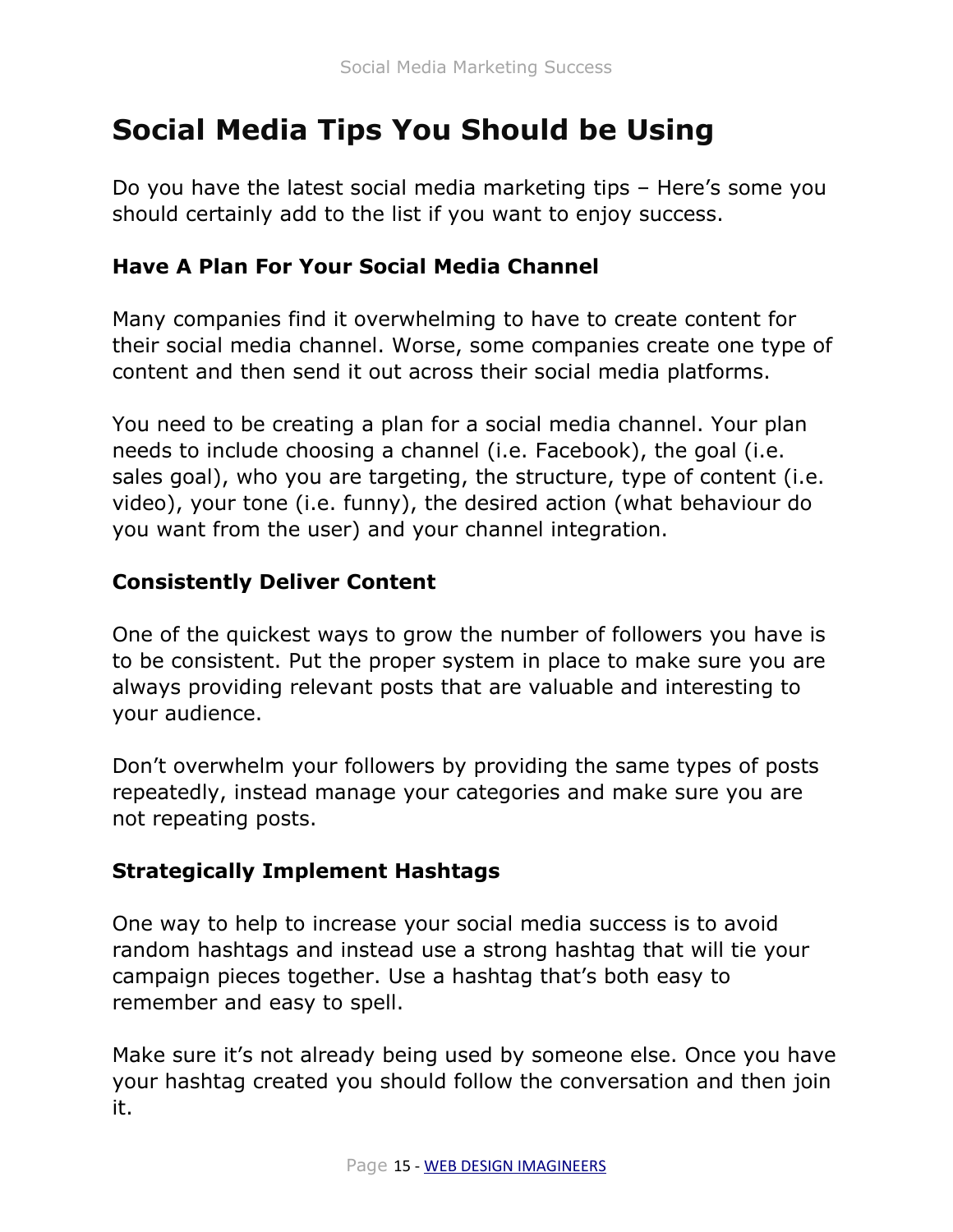# **Host A Private Hangout On Air Event**

The success of social media is often linked to having an open dialogue with the right people. Google+ is a great tool to help you build lists. You can do this a number of ways.

One that works great is to combine Google+ hangouts on air with a private community to ensure you have an open dialogue with the right people. Get away from the general chatter and engage the right audience.

#### **Try Pinterest And See If It Works For Your Brand**

Pinterest is a popular social media channel, especially among women. You do not necessarily have to have something visual to show to be successful with Pinterest. Play with it, experiment, see if it can be helpful in branding your product.

There you now have 5 excellent tips that should be part of your repertoire for social media marketing success.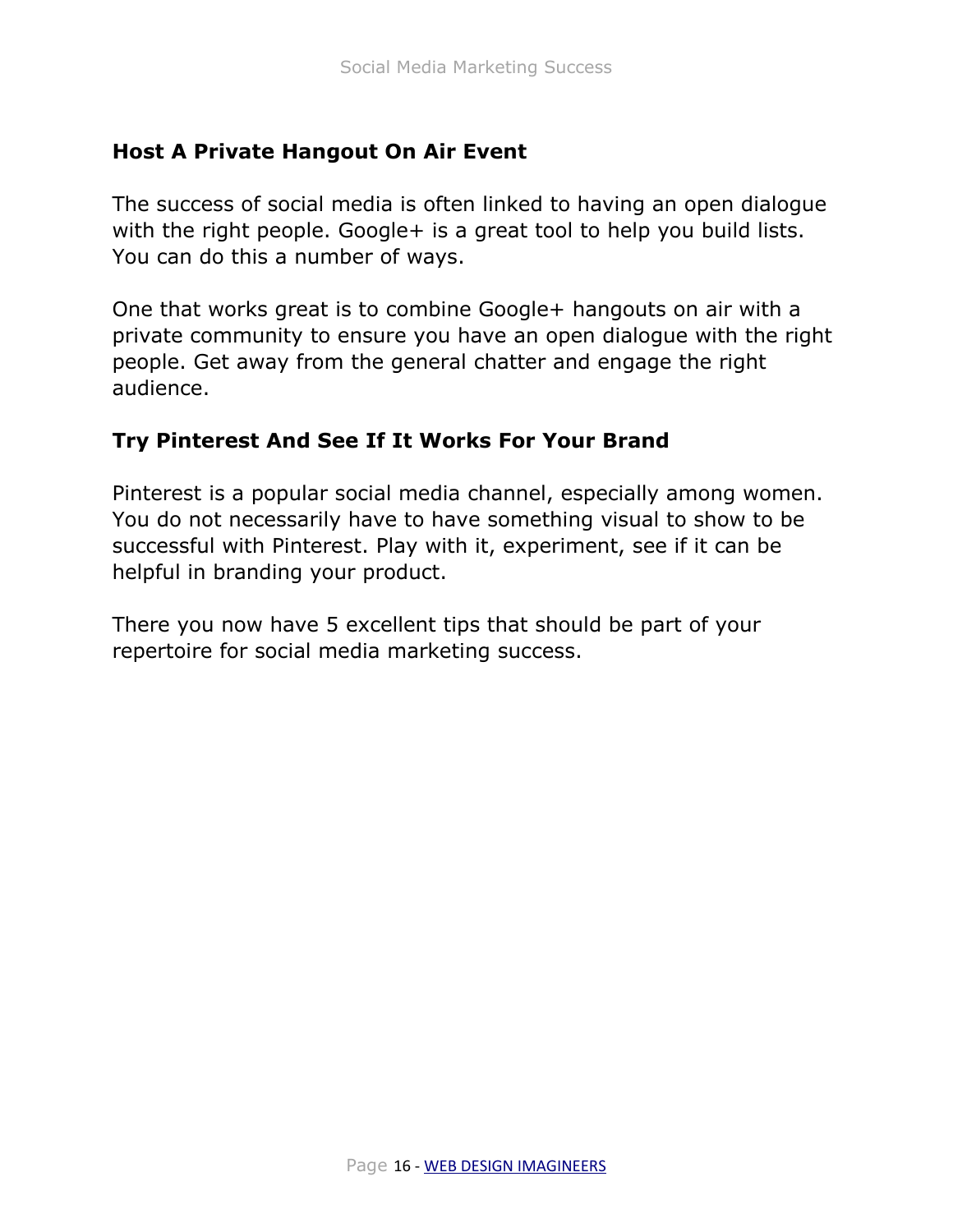# **Ways To Build Your Credibility On Social Media**

Social media is an incredibly powerful marketing tool that can help you to reach a potentially unlimited number of people with the very minimum investment in terms of time, money and effort.

But while social media might be incredibly powerful, it's still only going to be as good as the strategy you have in place and if you haven't first established yourself as a credible authority then you'll find that everything you do falls on deaf ears.

To improve your effectiveness then, you should make this one of your biggest focusses.

*Here are ten ways to build that credibility:*

# **Create a Blog**

Then fill it with well-researched, in-depth and informative posts and share them on social media. This is content marketing 101 and one of the best ways to establish trust and authority. If you can't write, hire someone who can to do it for you.

# **Build Followers**

Unfortunately, if you have a social media account with 14 followers, you will have a hard time convincing people to put stock in what you say. Of course, it shouldn't necessarily matter but it does. People see this as an indicator of your authority. So get to work growing that number.

#### **Be Personal**

People like to know that there's a real human being behind a social media account which can help to build trust and therefore credibility.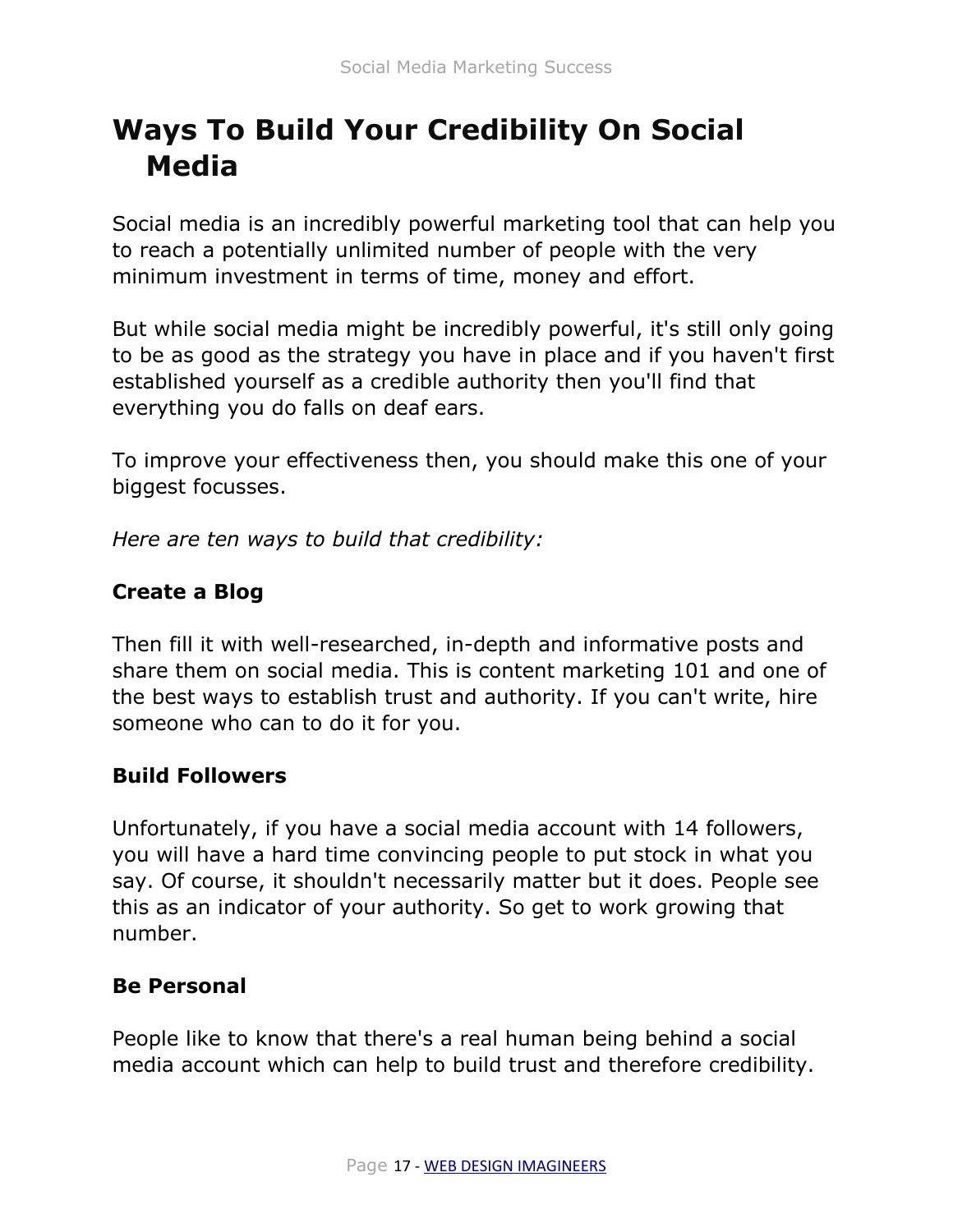Every now and then posting a personal image will help to build that connection with your fans.

#### **But Not Too Personal**

That said, a drunken rant or a Tweet about your toilet habits can also seriously undermine your respectability. You might think it's amusing/poignant, but your business account is not the place for that kind of content.

# **Branding**

Your social media pages should have strong branding that utilises high definition images and well written information. Make sure that everything says 'quality'.

# **Spelling**

Does a misspelling necessarily mean that your interesting fact isn't true? It shouldn't do really but to a large portion of your audience it does.

# **Post Regularly**

If you go days, weeks or months on end without posting then your social media will look like a ghost town which suggests it's not a professional account.

#### **Network**

One of the easiest ways to be persuasive is to appeal to another authority on a given subject. If you can get a referral from another big social media account, then this will help you greatly.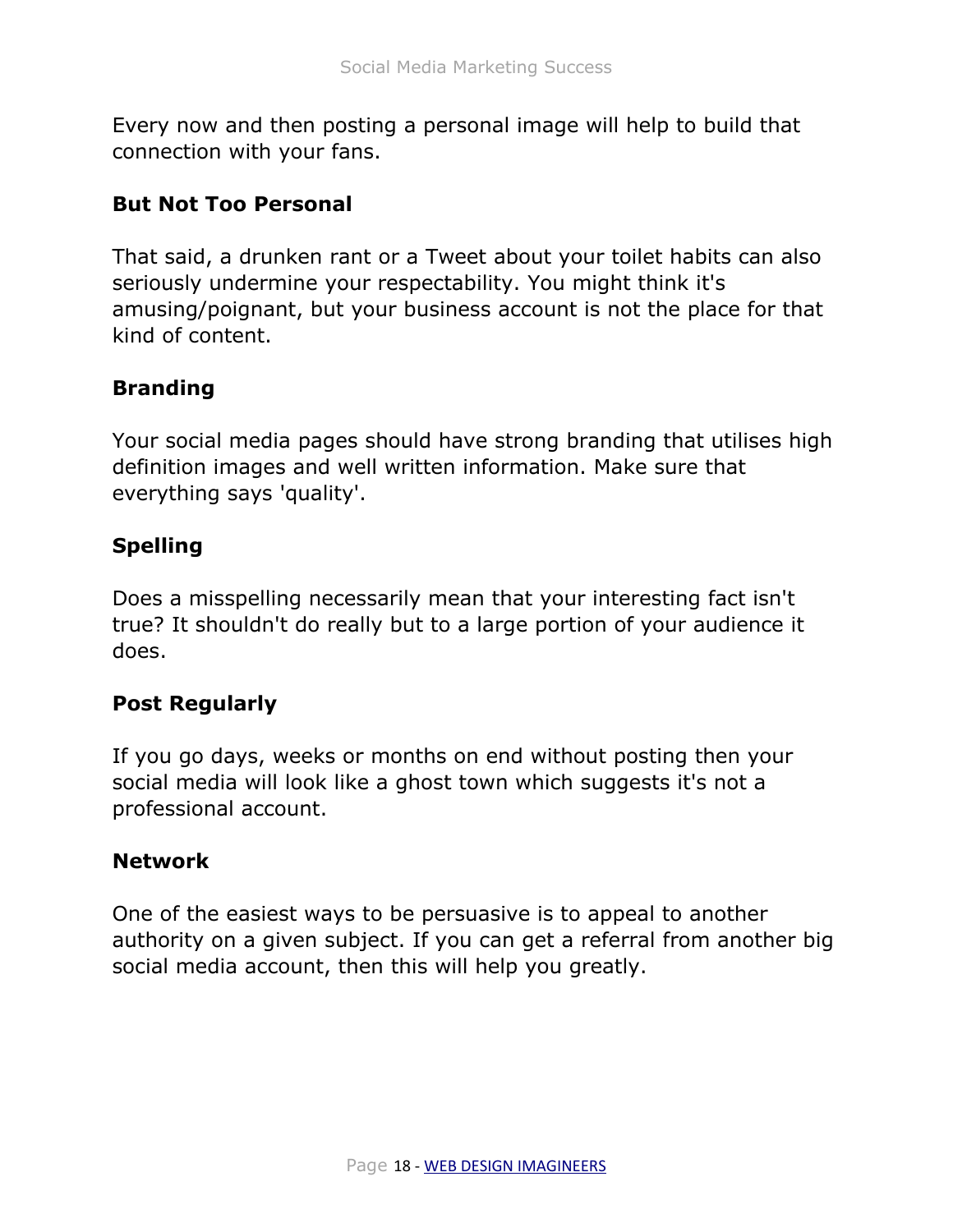#### **Participate**

Communities on social media give you a chance to answer questions and demonstrate that you know your stuff. You should consider this almost as an opportunity to 'advertise' your expertise and knowhow.

#### **Deliver Quality**

Most importantly: make sure that all your posts are interesting/entertaining and that you are consistently delivering quality and value.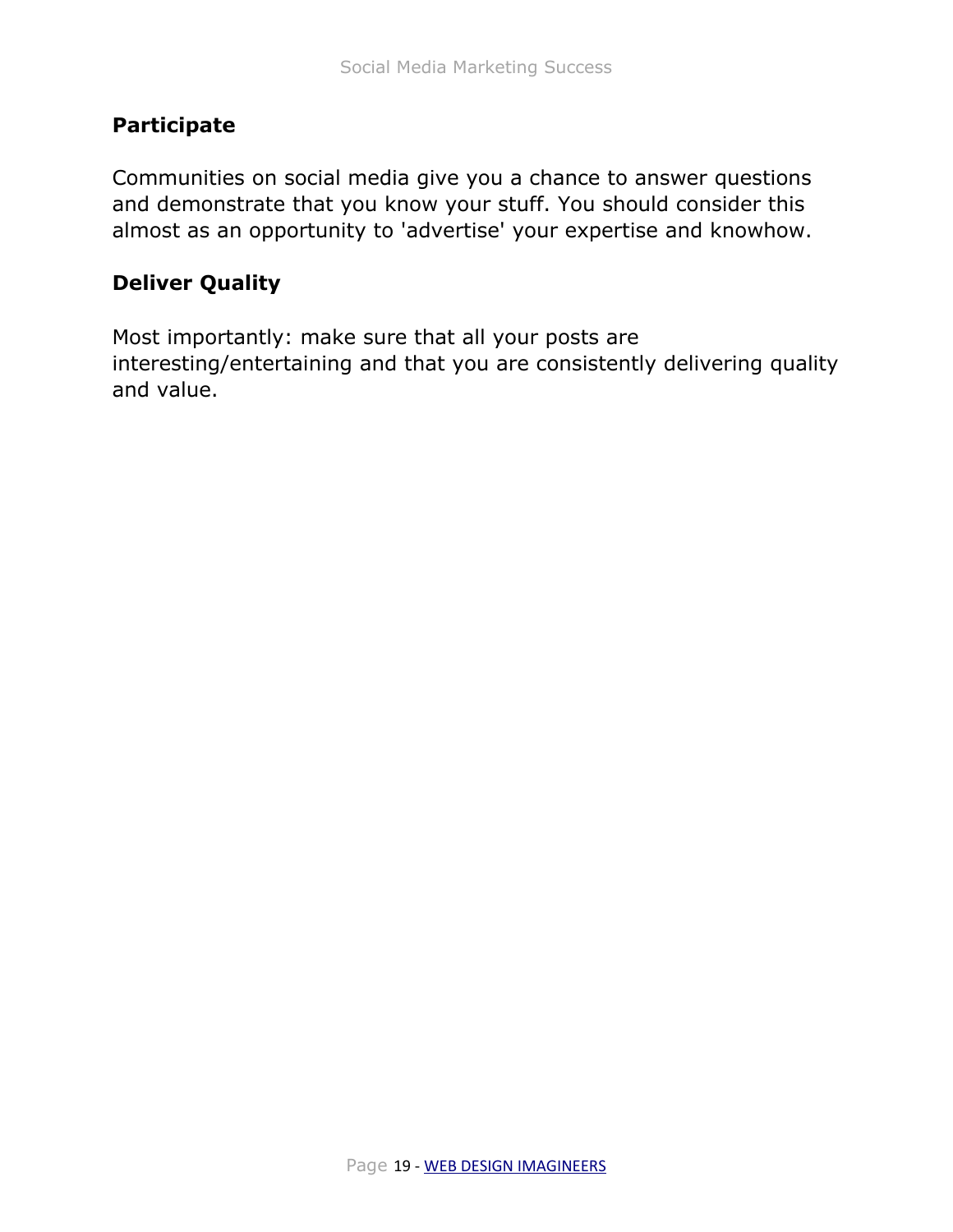# **Reasons To Use Social Media In Your Business**

If you run a business and you're interested in extending your reach and spreading the word to as many potential customers as possible, then ignoring social media is simply not an option.

Social media is an incredibly powerful tool for any business that wants to promote itself to a large audience and has been instrumental in the success of many modern products and services.

*In case you're still thinking you can do without it, read on to see some of the reasons you should definitely be using social media:*

# **The Market Is Huge**

It's a well-known fact that Facebook would be the third largest country in the world were you to take every member and put them in one place.

That's an absolutely insane number of users that you can gain access to then, simply by signing up to the platform and starting to promote yourself there. Then if you consider all the other social media platforms available, this is simply too huge of an opportunity to miss.

# **It's Conducive To 'Virality'**

If you want an idea, video or article to 'go viral' then you need social media. Social media's design makes it perfectly suited to helping media to go viral as all the tools for sharing and are right there and the networks are already in place.

# **It's Interactive**

Social media isn't just about reaching your audience, it's also about interacting with them. Because social media lets you respond to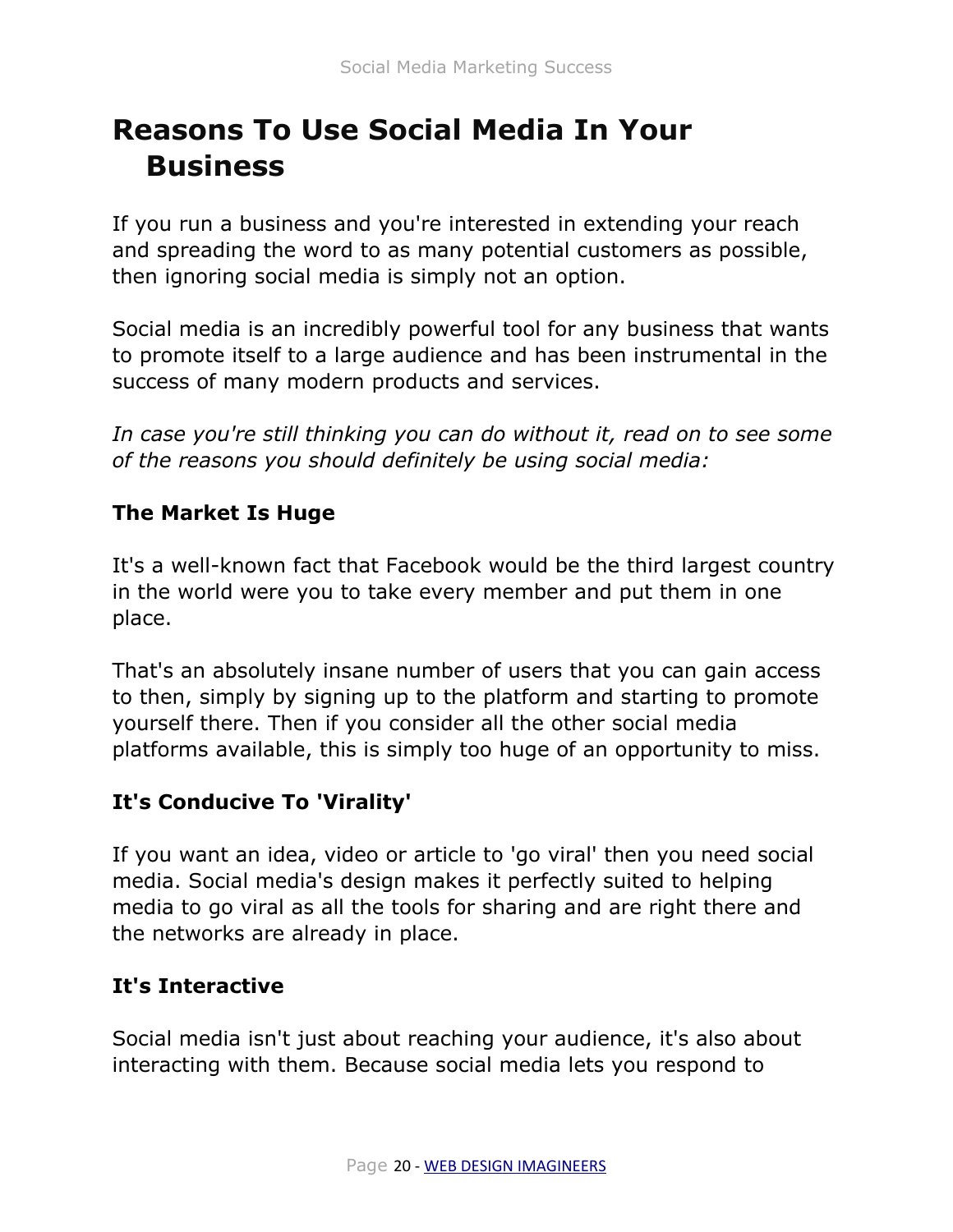comments, it means that you can actively engage with them and thereby build a relationship.

# **It's Personal**

Social media is also personal and often the networks that are in place are based on real-world social networks. So, when you see that someone 'likes' a product that isn't just a meaningless statistic, it is a referral from a friend or colleague who you trust.

# **It's Targeted**

When you sign up to a given social media channel as a user, you will start out by giving your personal details. These include your name, age, marital status and more.

In other words, you are providing tons of information that can then be used by businesses to identify their precise target demographic. You don't just have a huge market here but a tailored one!

# **And there's more!**

Social media has many benefits beyond these five though. Whether it's the incredible networking possibilities you're interested or the tools and apps that make it so easy to manage your accounts there are many more ways that social media sets itself apart as one of the most powerful tools available to businesses of all sizes.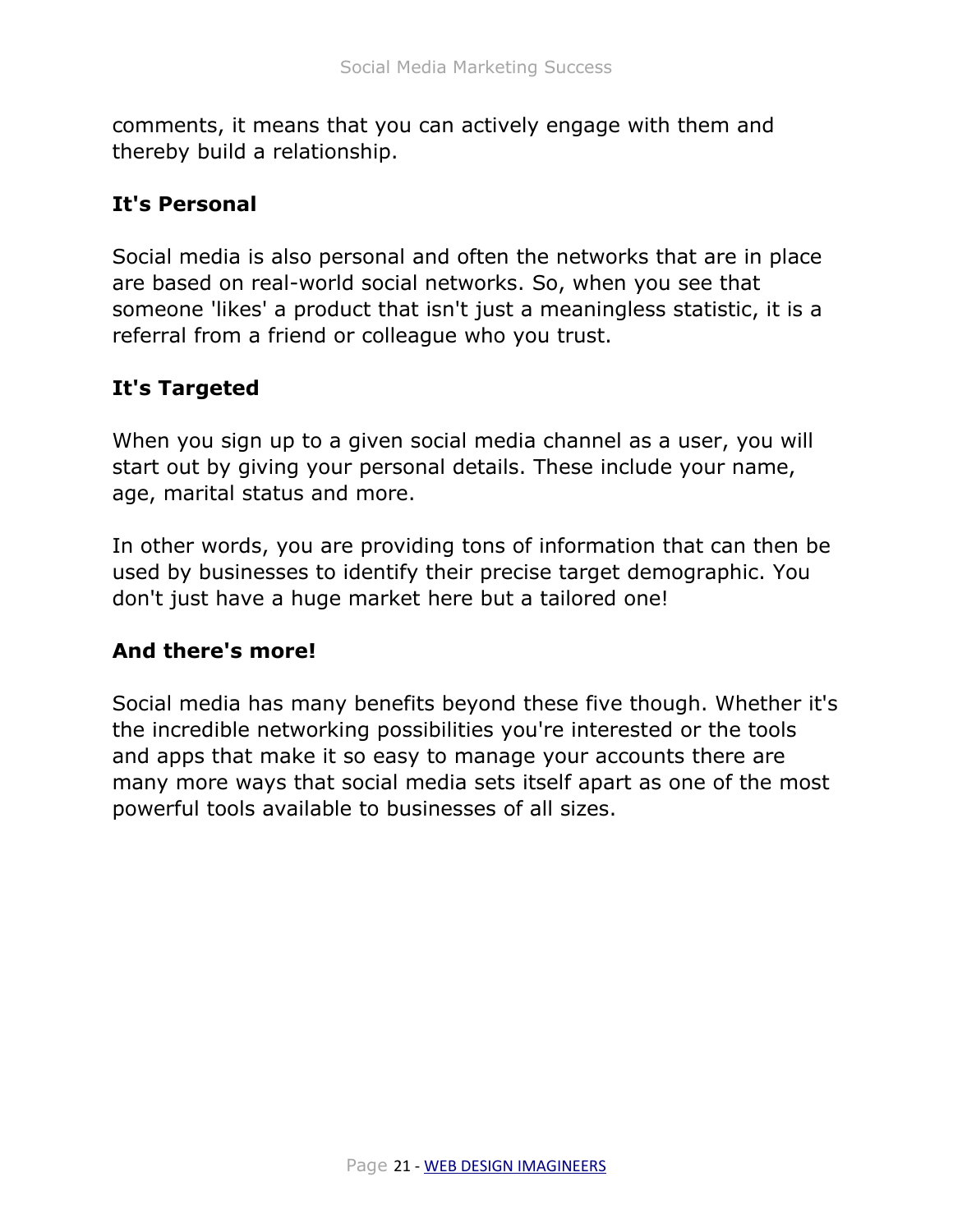# **What Is The Ideal Length of Your Content On Social Media Platforms**

How long should a Twitter post be? Well, how long is a piece of string?

In reality the 'ideal length' of any content is likely to vary depending on your niche/industry, your target demographic and the intent of said post.

That said though, statistically speaking there are some useful guidelines to keep in mind when deciding how long to make any given post.

*Here we will look at what has been shown to be most successful across a variety of platforms:*

# **Twitter**

On Twitter the ideal length for a post is apparently 100 characters. This is according to Twitter's own 'best practices' guidelines where they state that tweets of 100 characters or less enjoy 17% higher engagement. That's not an insignificant stat so keep it short and Tweet!

Research from Buddy Media though only somewhat supports this claim, finding that retweets peak for Tweets of 100 characters while longer ones do better than shorter ones. It seems that 100 is definitely the Tweet spot (sorry).

# **Facebook**

It seems that brevity is also preferred on Facebook where 40 characters and less seem to do best. Jeff Bullas conducted a study on retail brands on Facebook and found that short posts and particularly those below 40 characters would receive 86% higher engagement.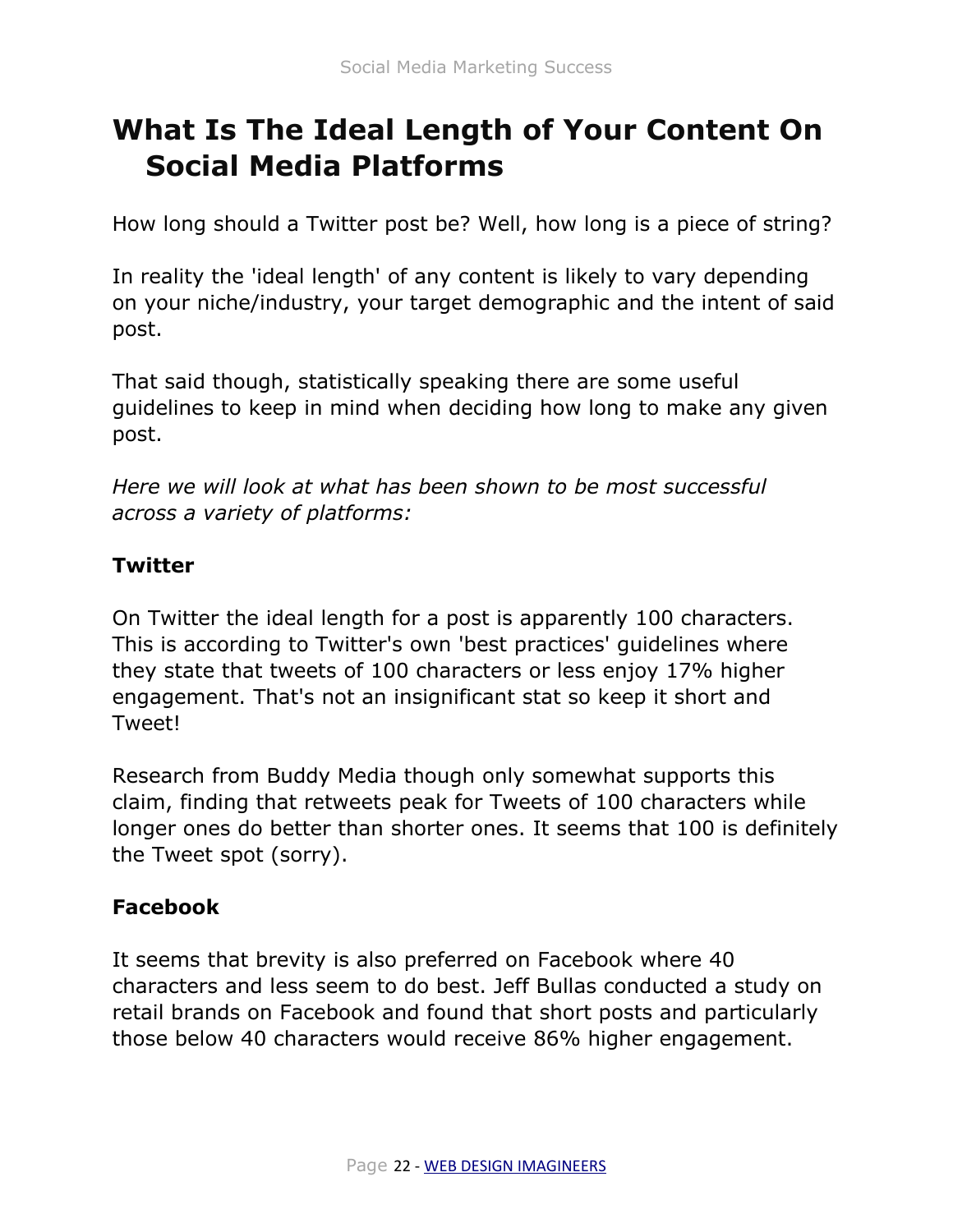Many more studies have similarly supported the idea that shorterdoes-better on Facebook. The point to remember is that people are in a rush. All the time. And especially on social media. If your content is really long, chances are they won't read the whole thing.

# **Blog Posts**

While it's not social media, chances are that you'll be integrating your social media strategy with content marketing. So how long should a blog post be?

According to a site called 'Medium' the content that gets the most attention is 1,600 words, taking the average reader 7 minutes to read. It seems that a little more depth is actually a good thing at this point!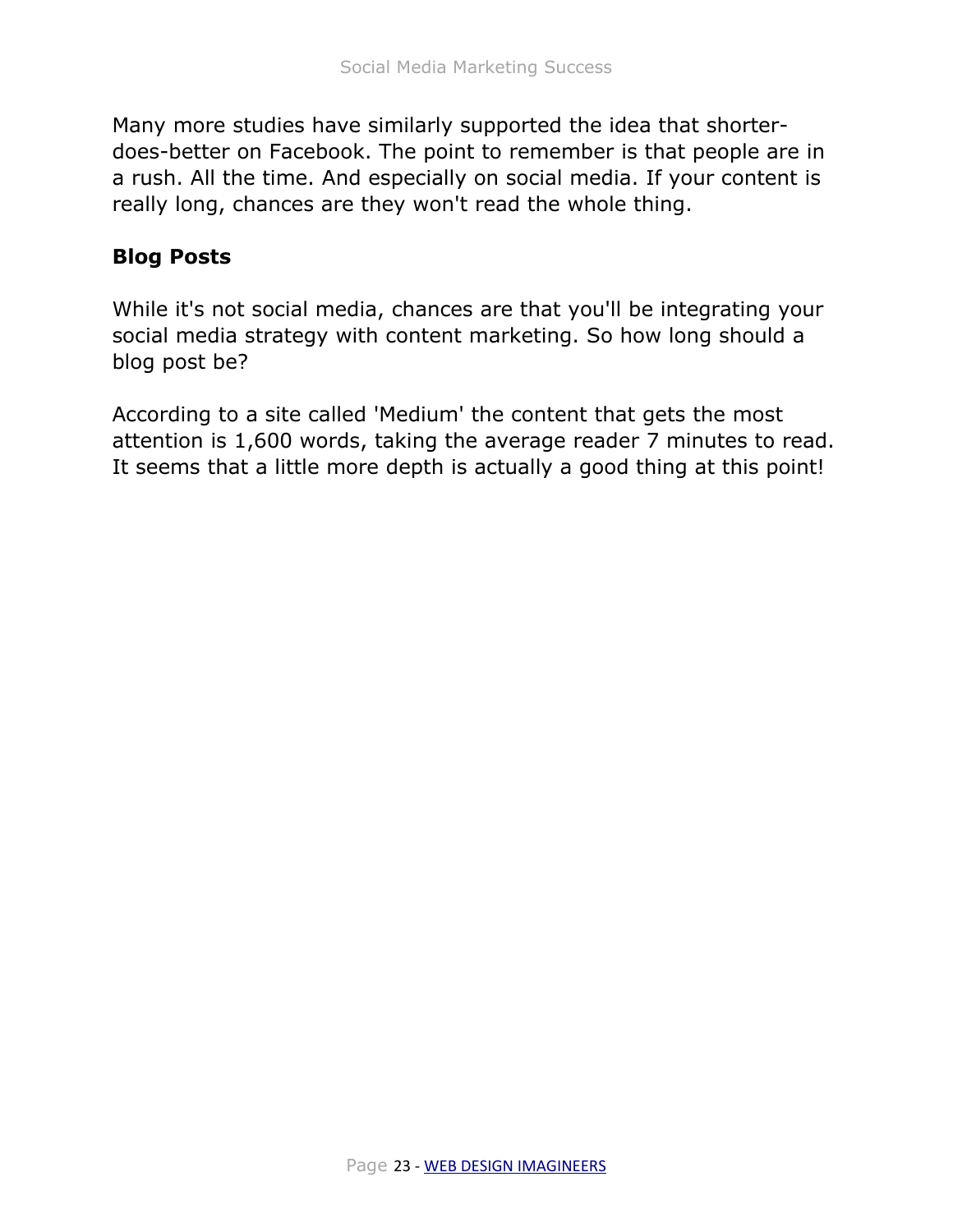# **Gaining The Trust of Your Audience On Social Media**

Marketing is largely about building and maintaining trust. It's one thing to be able to reach out to a huge audience but that doesn't mean anything if said audience is simply going to ignore everything you post.

This is why it's so incredibly important that you ensure you are doing everything you can to build the trust of your followers and to establish yourself as an authority.

So how do you go about doing that?

#### **How Building Trust Works**

The first thing to understand when it comes to building trust and authority through social media or any other means, is that it takes time. This is not going to be something that happens overnight or with a single post but rather something that you need to develop and build on.

At first when people read your posts, they are likely to pretty much ignore them. If you manage to get them to stop and take it in and if you manage to teach them something, then it might sink in. Still though, they are unlikely to become paying customers at this point.

The second time they notice a quality post of yours though, you might find that it registers with them and sparks a memory but only if your branding is good.

In other words, they might remember that they enjoyed the post you shared last time and therefore they might decide to pay attention to you in future.

Over time they will then go from 'taking note' of what you say, to 'actively seeking you out'. It's only once you reach this latter point that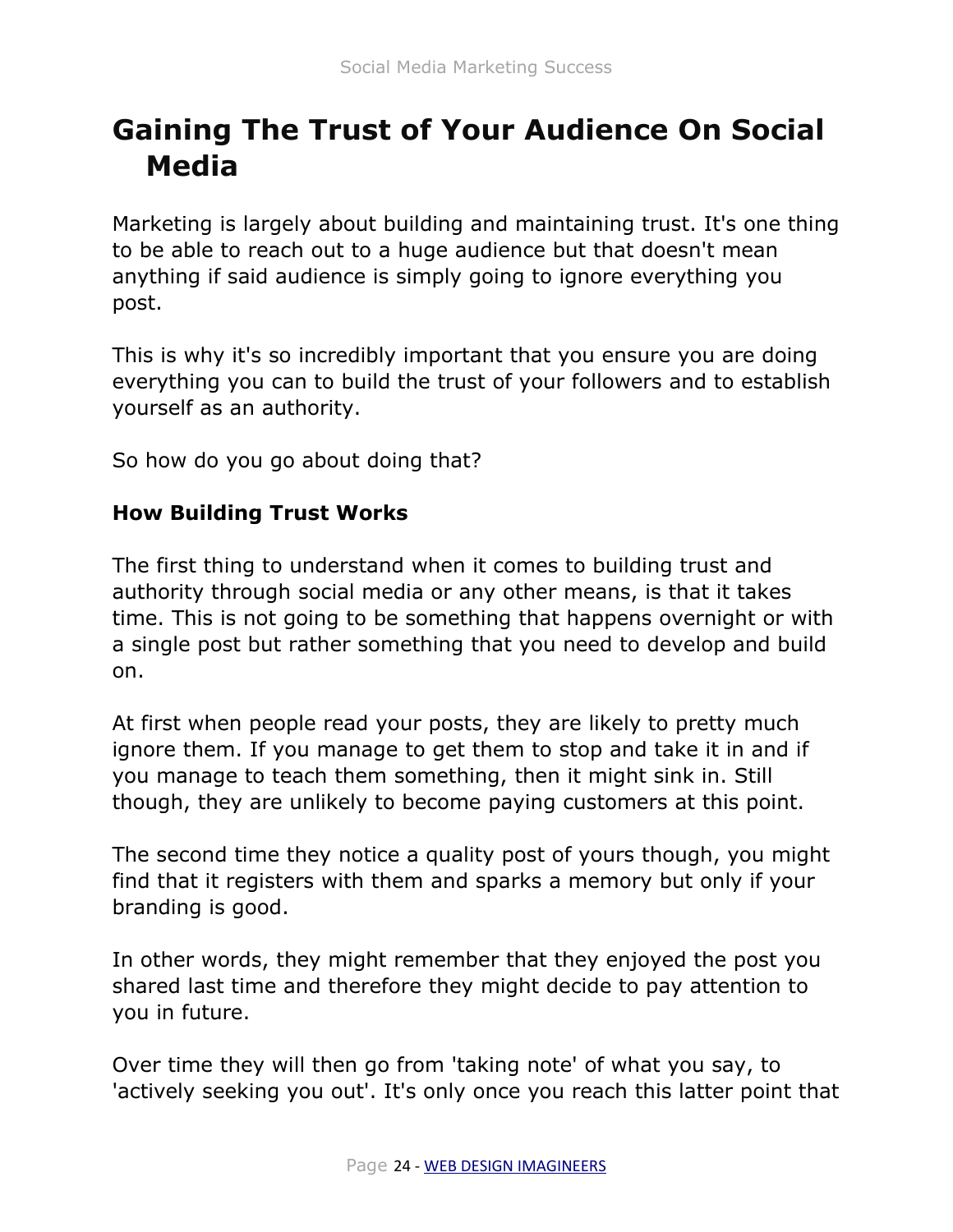you will then have their trust and attention and it's only then that you can start effectively making sales.

The trick here then is consistency and quality. It's tough going to continually be posting relevant, informative and accurate information but that's what it takes to really become a thought leader in your industry or niche.

#### **Helping Things Along the Way**

There are a few things you can do to speed up the process though. For one, if you can get a mention from someone that your audience already trusts this can go a long way by sharing some of that trust.

Likewise, it's also important to engage with your audience, to respond to their questions and to make sure you appear approachable and responsive.

Pay close attention to what the leading names in your industry are doing and you should be able to pick up more pointers that way. It's not by accident that some accounts rise to the top but rather through careful planning and hard work.